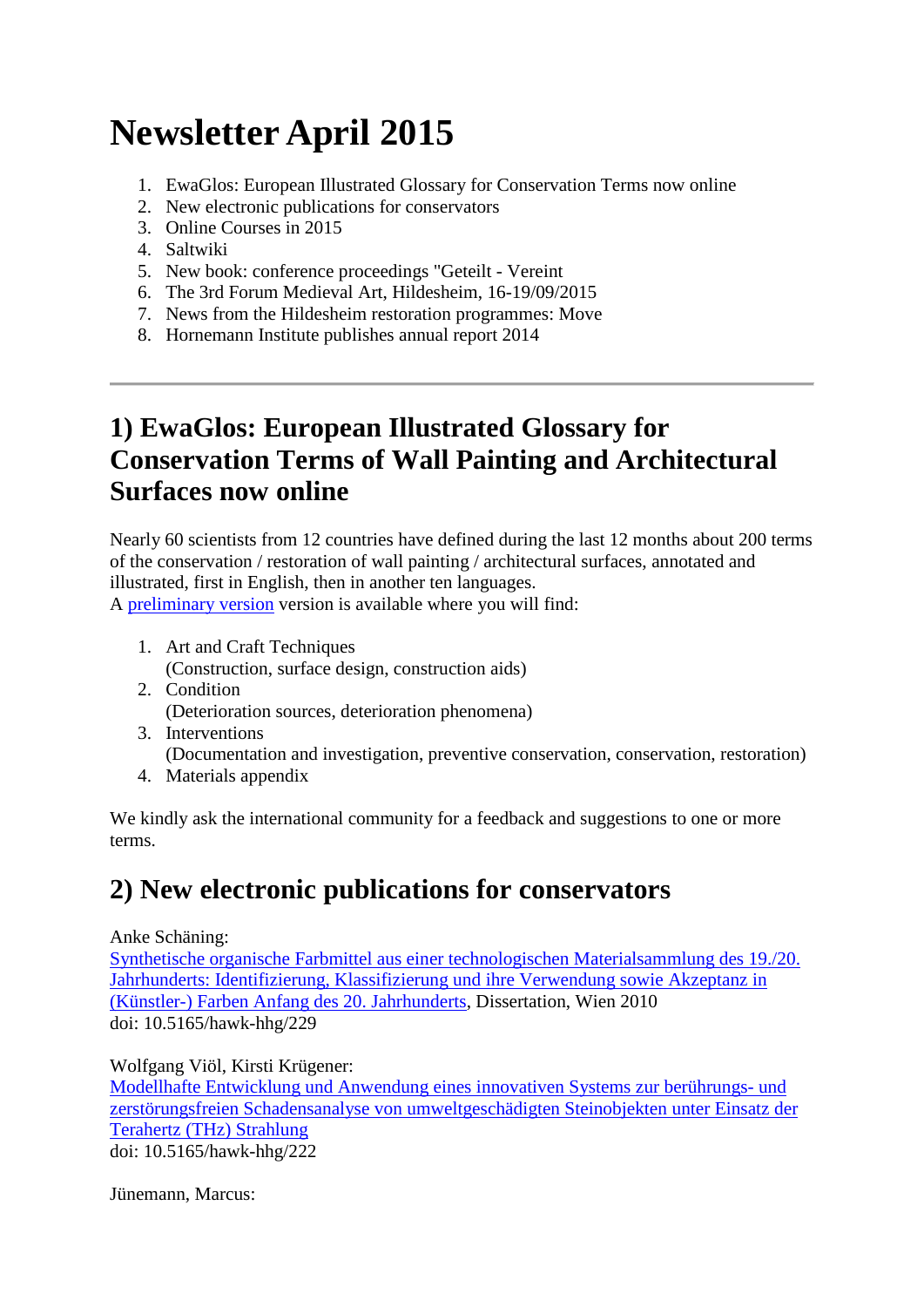[Ein Kästchen von Abraham Roentgen, um 1760/65. Technologische Untersuchungen,](http://www.hornemann-institut.de/german/epubl_hochschularbeiten2072.php)  Erstellung eines Konservierungs- [und Restaurierungskonzeptes sowie dessen Umsetzung,](http://www.hornemann-institut.de/german/epubl_hochschularbeiten2072.php) FH Potsdam, 2013 doi:10.5165/hawk-hhg/226

In addition, we published recently many abstracts of academic theses in the conservation field on our website.

## **3) Online Courses in 2015**

20 April to 14 June 2015

- [Restoration Theories and Methods from 1945 to the present day](https://www.hornemann-institut.de/english/course_restoration_theories.php) (also available in a Spanish version)
- [Conservation of Globes](https://www.hornemann-institut.de/english/course_globes.php)

Only in German:

- [Erhaltung von Wachsmoulagen](https://www.hornemann-institut.de/english/course_wax_moulages.php) (Conservation of Wax Moulages)
- [Grundlagen der Holzkunde](https://www.hornemann-institut.de/english/course_oak.php) [Eigenschaften –](https://www.hornemann-institut.de/english/course_oak.php) Verwendung Schäden [Untersuchungsmethoden erläutert am Beispiel von Eichenholz](https://www.hornemann-institut.de/english/course_oak.php) (Basic wood science Features - use - damage - examination methods explained by the example of oak)
- [Schädigung von Kulturgut durch Salze](https://www.hornemann-institut.de/english/course_salt.php) (Damage to Cultural Heritage from Salt)

28 September to 29 November 2015

- [Microbial Infestation of Objects of Art and Cultural Heritage](https://www.hornemann-institut.de/english/course_microbiology.php)
- [The Examination of Transparent Coatings on Furniture and Wooden Objects](https://www.hornemann-institut.de/english/course_coatings.php)

Only in German:

• [Dokumentationsfotografie](https://www.hornemann-institut.de/english/course_docu_photography.php) (Documentary Photography)

### **4) Saltwiki**

Saltwiki, our wiki about salt, has been expanded continuously: The English SaltWiki reached now more than 207,000 calls. The German Salzwiki version had more than 336,000 page views until December 2014. There were 35 new publications as full texts in 2014, so that there are now 135 full texts. The specialized bibliography lists 2,228 titles.

### **5) New book: conference proceedings "Geteilt - Vereint"**

25 years after the reunification of Germany 17 conference papers are published in a richly illustrated book. The proceedings illustrate the preservation of monuments and sites after 1945 in Central Europe on both sides of the Iron Curtain. With contributions by 18 authors from five countries, the situation of monument's preservation in a divided and reunited Germany is integrated in its Central and Eastern European context. All these countries look back on common preservation traditions which were affected most heavily by the division. This complex issue is discussed under the different perspectives of regions and generations, with contributions from eyewitnesses and young professionals.